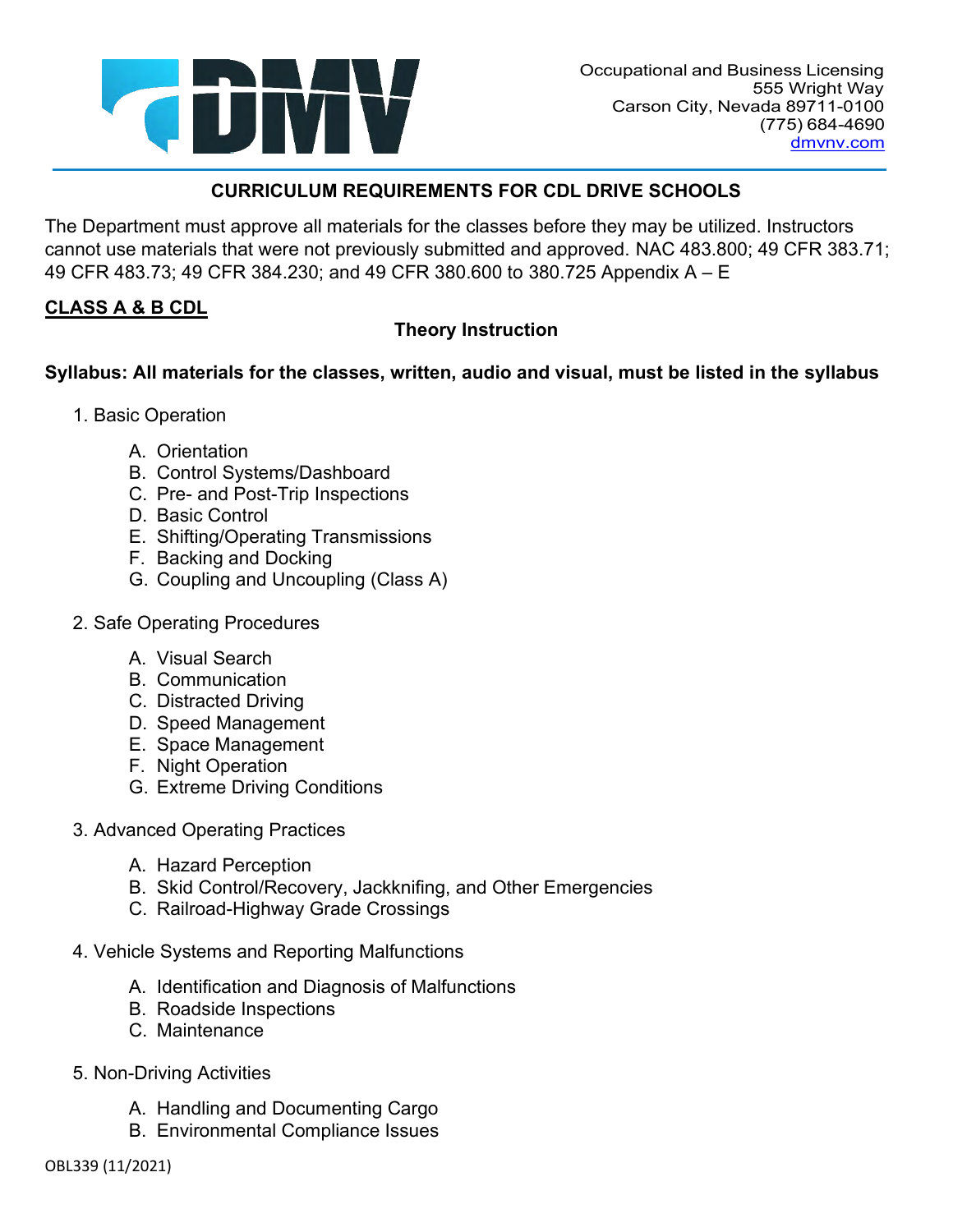

- C. Hours of Service Requirements
- D. Fatigue and Wellness Awareness
- E. Post-Crash Procedures
- F. External Communications
- G. Whistleblower/Coercion
- H. Trip Planning
- I. Drugs/Alcohol
- J. Medical Requirements

### **Behind the Wheel – Range Class**

- 1. Vehicle Inspection Pre-Trip/Enroute/Post-Trip
- 2. Straight Line Backing
- 3. Alley Dock Backing (45/90 Degree)
- 4. Off-Set Backing
- 5. Parallel Parking Blind Side
- 6. Parallel Parking Sight Side
- 7. Coupling and Uncoupling (Class A)

### **Behind the Wheel – Public Road**

- 1. Vehicle Controls Including:
	- A. Left Turns
	- B. Right Turns
	- C. Lane Changes
	- D. Curves at Highway Speeds
	- E. Entry and Exit on the Interstate or Controlled Access Highway
- 2. Shifting/Transmission
- 3. Communications/Signaling
- 4. Visual Search
- 5. Speed and Space Management
- 6. Safe Driver Behavior
- 7. Hours of Service (HOS) Requirements
- 8. Hazard Perception
- 9. Railroad (RR)-Highway Grade Crossing
- 10. Night Operation
- 11. Extreme Driving Conditions
- 12. Skid Control/Recovery, Jackknifing, and Other Emergencies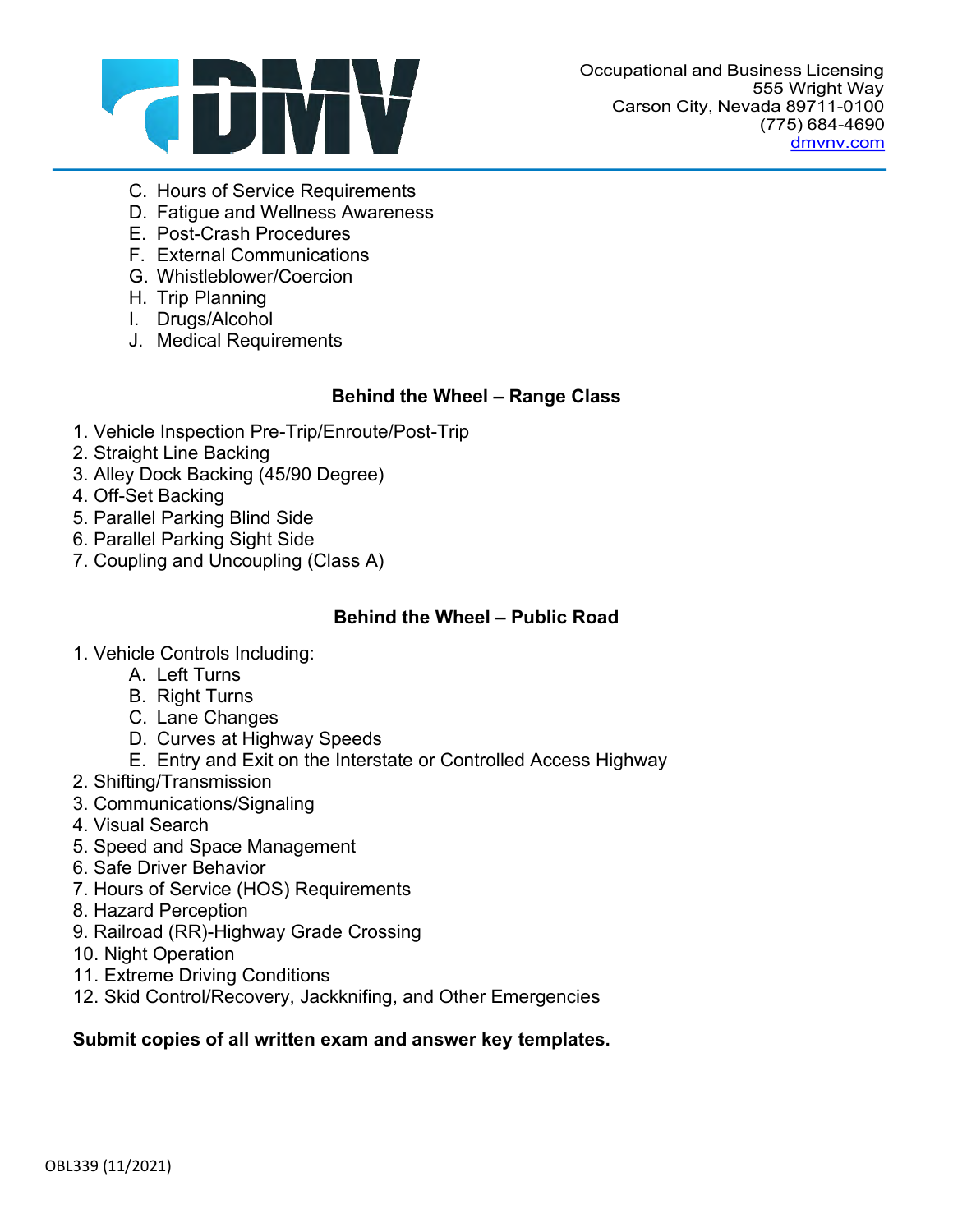

The Department must approve all materials for the classes before they may be utilized. Instructors cannot use materials that were not previously submitted and approved. NAC 483.800; 49 CFR 383.71; 49 CFR 483.73; 49 CFR 384.230; and 49 CFR 380.600 to 380.725 Appendix A - E

#### **PASSENGER ENDORSEMENT**

# **Theory Instruction**

### **Syllabus: All materials for the classes, written, audio and visual, must be listed in the syllabus**

- 1. Post-Crash Procedures
- 2. Other Emergency Procedures
- 3. Vehicle Orientation
- 4. Pre-Trip, Enroute, and Post-Trip Inspection
- 5. Fueling
- 6. Idling
- 7. Baggage and/or Cargo Management
- 8. Passenger Safety Awareness Briefing
- 9. Passenger Management
- 10. Americans With Disabilities Act (ADA) Compliance
- 11. Hours of Service (HOS) Requirements
- 12. Safety Belt Safety
- 13. Distracted Driving
- 14. Railroad (RR)-Highway Grade Crossings and Drawbridges
- 15. Weigh Stations
- 16. Security and Crime
- 17. Roadside Inspections
- 18. Penalties and Fines

#### **Behind the Wheel – Range and Public**

- 1. Vehicle Orientation
- 2. Pre-Trip, Enroute, and Post-Trip Inspection
- 3. Baggage and/or Cargo Management
- 4. Passenger Safety Awareness Briefing
- 5. Passenger Management
- 6. Railroad-Highway Grade Crossings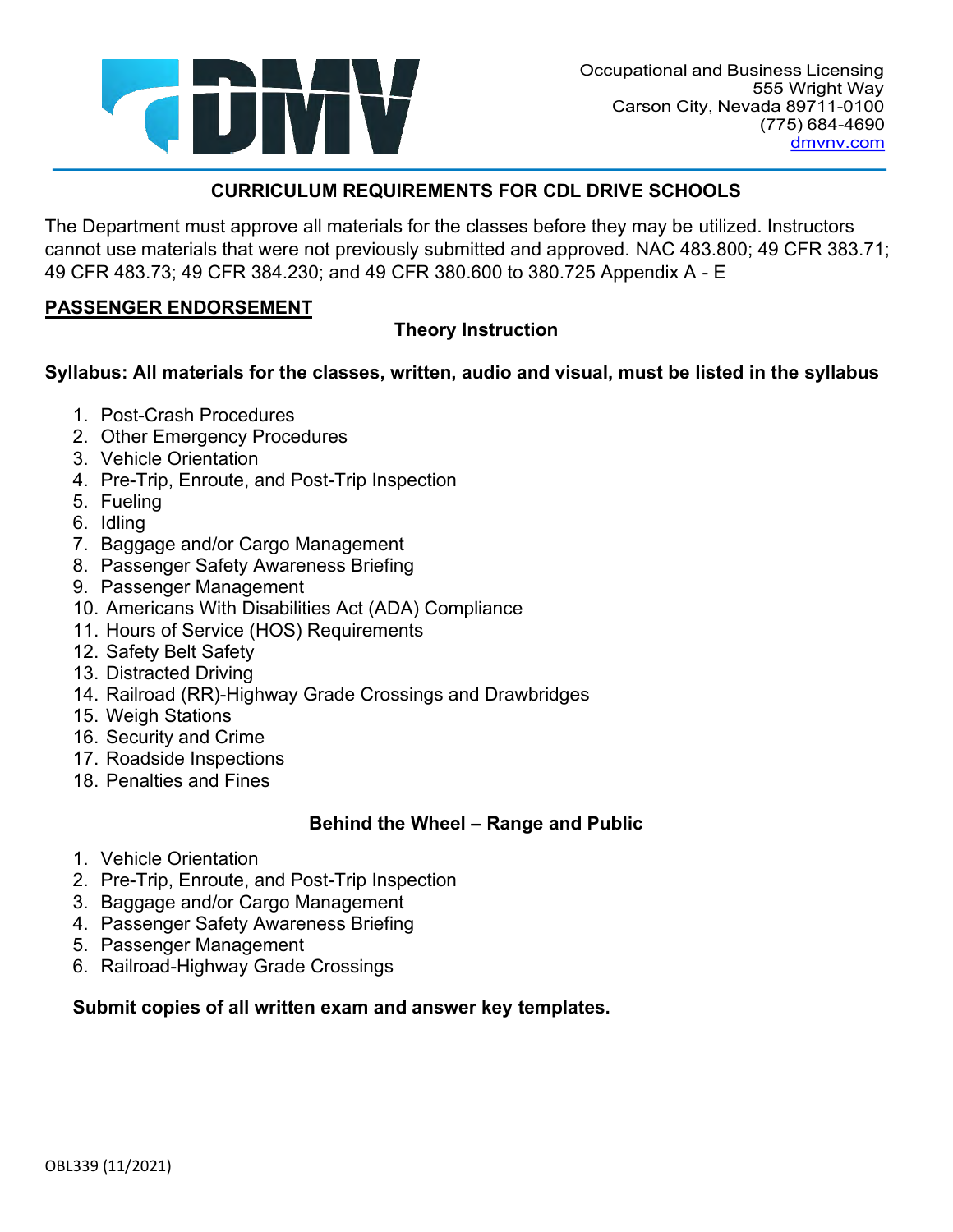

The Department must approve all materials for the classes before they may be utilized. Instructors cannot use materials that were not previously submitted and approved. NAC 483.800; 49 CFR 383.71; 49 CFR 483.73; 49 CFR 384.230; and 49 CFR 380.600 to 380.725 Appendix A - E

### **SCHOOL BUS ENDORSEMENT**

# **Theory Instruction**

### **Syllabus: All materials for the classes, written, audio and visual, must be listed in the syllabus**

- 1. Danger Zones and Use of Mirrors
- 2. Loading and Unloading
- 3. Vehicle Orientation
- 4. Post-Crash Procedures
- 5. Emergency Exit and Evacuation
- 6. Railroad-Highway Grade Crossings
- 7. Student Management
- 8. Special Safety Considerations
- 9. Pre- and Post-Trip Inspections
- 10.School Bus Security
- 11.Route and Stop Reviews

## **Behind the Wheel – Range and Public Road**

- 1. Danger Zones and Use of Mirrors
- 2. Loading and Unloading
- 3. Emergency Exit and Evacuation
- 4. Special Safety Considerations
- 5. Pre- and Post-Trip Inspections
- 6. Railroad-Highway Grade Crossings